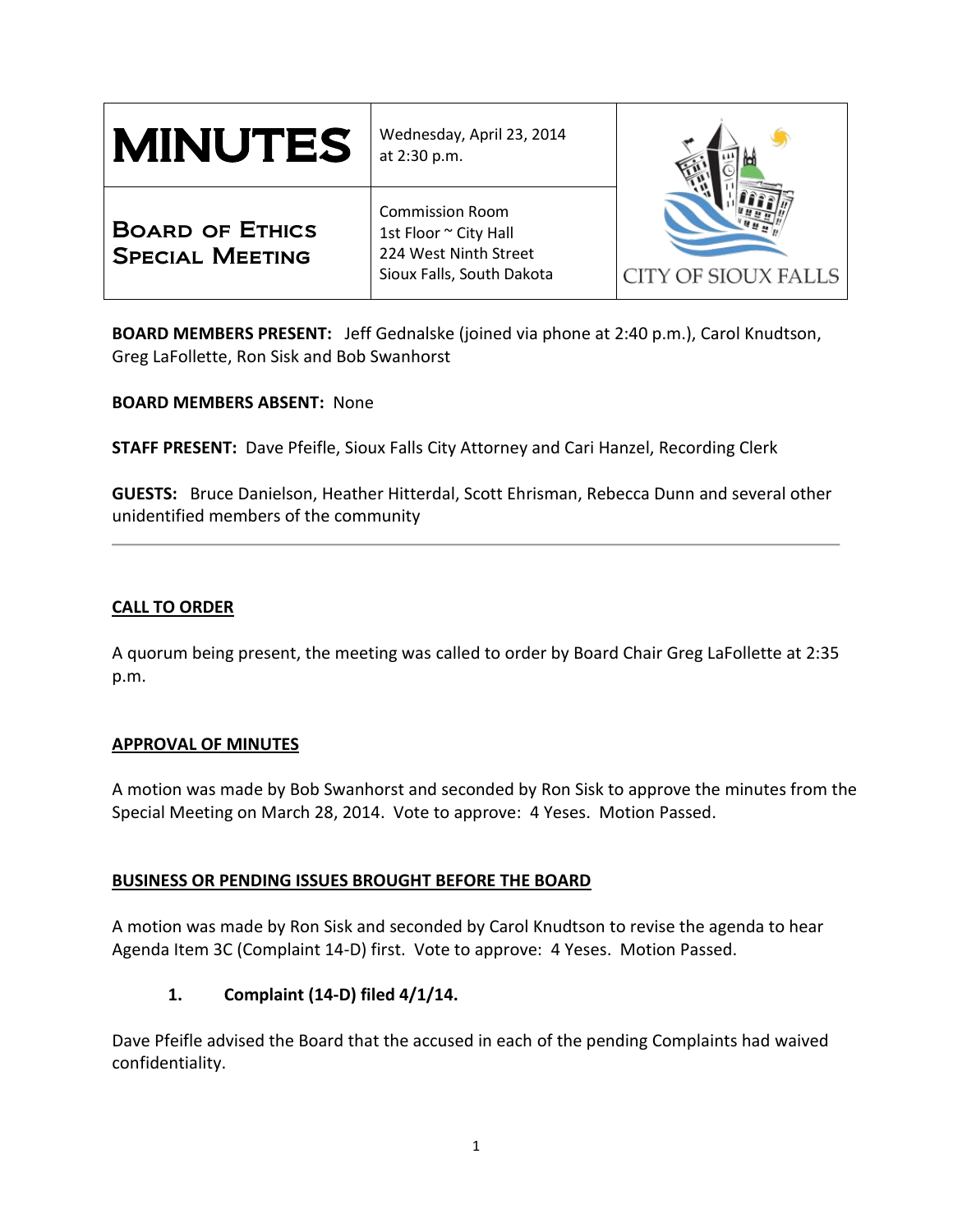Greg LaFollette recused himself from the discussion and consideration of Complaint 14-D. Mr. LaFollette excused himself from the Board and sat in the audience at 2:37 p.m.

Vice Chair Carol Knudtson read the Complaint on the record.

Mr. LaFollette was not physically present at the March 28, 2014 Ethics Board meeting, but did participate in the meeting via speaker phone.

Jeff Gednalske joined the meeting via phone at 2:40 p.m. Mr. Pfeifle advised Mr. Gednalske who was present and the progress thus far on the agenda.

Bruce Danielson made a presentation to the Board concerning the allegation in his Complaint, that Board Chair, Greg LaFollette, had a conflict of interest in hearing Complaint 14-A previously filed and heard by the Board on March 28, 2014 and therefore should have recused himself from the discussion and consideration.

Mr. Danielson advised that he had a business relationship with Mr. LaFollette approximately 32 years ago in 1981 - 1982. Mr. Danielson explained that his family business at the time hired Mr. LaFollette, and his accounting firm to perform certified audits. Mr. Danielson recalled that this business relationship ended badly.

Mr. Danielson informed the Board that when he recognized Mr. LaFollette's voice on the speaker phone, he did not know how to handle it and therefore did not express his concerns at the meeting.

At Mr. Sisk's request, Mr. Pfeifle advised the Board on the law regarding recusal for board members.

The Board discussed the need to find some evidence of bias on Mr. LaFollette's part in his handling of Complaint 14-A.

When asked if he could point to anything that demonstrated that Mr. LaFollette did not fairly consider this issue, Mr. Danielson informed the Board that he felt Mr. LaFollette was putting him down.

When Mr. Gednalske asked if Mr. LaFollette ignored the testimony or made a decision that was completely without consideration of the testimony, Mr. Danielson responded that he could not answer that.

Mr. LaFollette then appeared before the Board and addressed the allegations made against him by Mr. Danielson.

Mr. LaFollette informed the Board that he did not recognize the name Bruce Danielson when Complaint 14-A was filed, and still had no personal recollection of a Bruce Danielson at the time of Mr. Danielson's subsequent filing of Complaints 14-B, 14-C and 14D.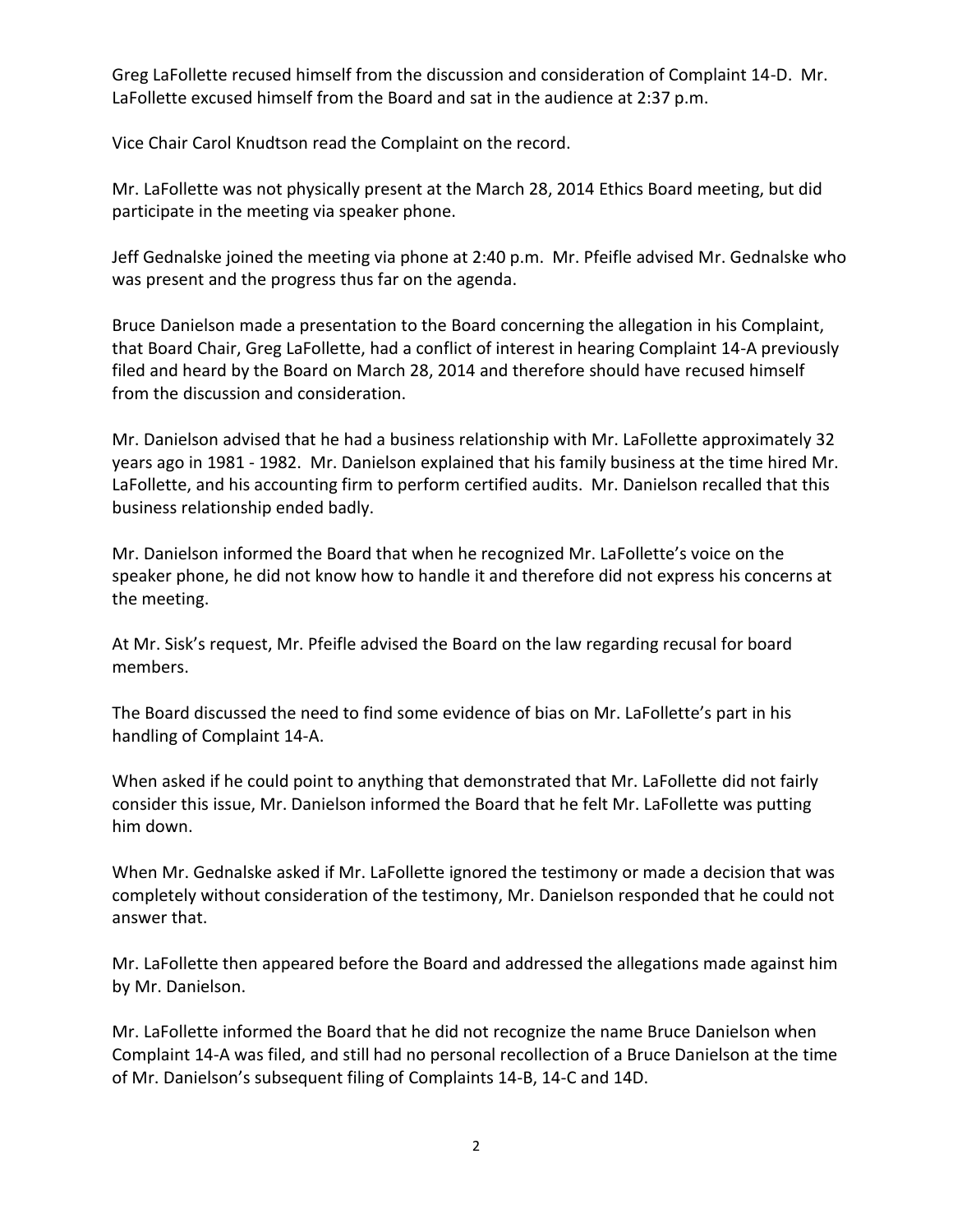Mr. LaFollette informed the Board that he has no recollection of the alleged facts Mr. Danielson relayed today regarding a bad business relationship between them.

Mr. LaFollette acknowledged having a client that was a corporation with a Danielson as a stockholder some 35 years ago. He did not recall why their business relationship ended.

Mr. LaFollette advised the Board that he does not recognize Mr. Danielson by looking at him today. Even if he had been present at the March 26, 2014 meeting and recognized him or his name, he still has no recollection of any negative business relationship so it would not have changed anything as far as his consideration of Complaint 14-A.

When questioned by the Board, Mr. LaFollette indicated that he does not have any bad feelings associated with Mr. Danielson or his family business.

The Board acknowledged Mr. Danielson's level of concern. The Board also acknowledged that Mr. LaFollette has no recollection of prior dealings with Bruce Danielson.

Mr. Danielson asked that Mr. LaFollette recuse himself from every proceeding Mr. Danielson brings before this Board.

Mr. Danielson admitted that the Board's dismissal of Complaint 14-A was the only decision that should have been rendered.

The Board discussed that there was no evidence of bias by Mr. LaFollette at the hearing on Complaint 14-A, nor was there any evidence of financial gain. Without evidence of bias or impropriety, there is no factual basis to support Mr. Danielson's claim.

A motion was made by Ron Sisk and seconded by Bob Swanhorst that the Board dismiss Complaint 14-D. No further discussion. Vote to approve: 4 Yeses. Motion Passed.

A motion was made by Ron Sisk and seconded by Bob Swanhorst to authorize David Pfeifle, the Board's legal advisor, to draft the Board's findings and report to the City Council as required by ordinance and to authorize Board Vice Chair, Carol Knudtson to sign off on the same. Vote to approve: 4 Yeses. Motion Passed.

Mr. LaFollette rejoined the Board.

# **2. Complaint (14-B) filed 3/31/14.**

Mr. LaFollette formally refused Complainant's request to recuse himself from consideration of Complaint 14-B.

Mr. Pfeifle recused himself as the Board's legal advisor as the Mayor was named in Complaints 14-B and 14-C.

Mr. LaFollette read the Complaint on the record.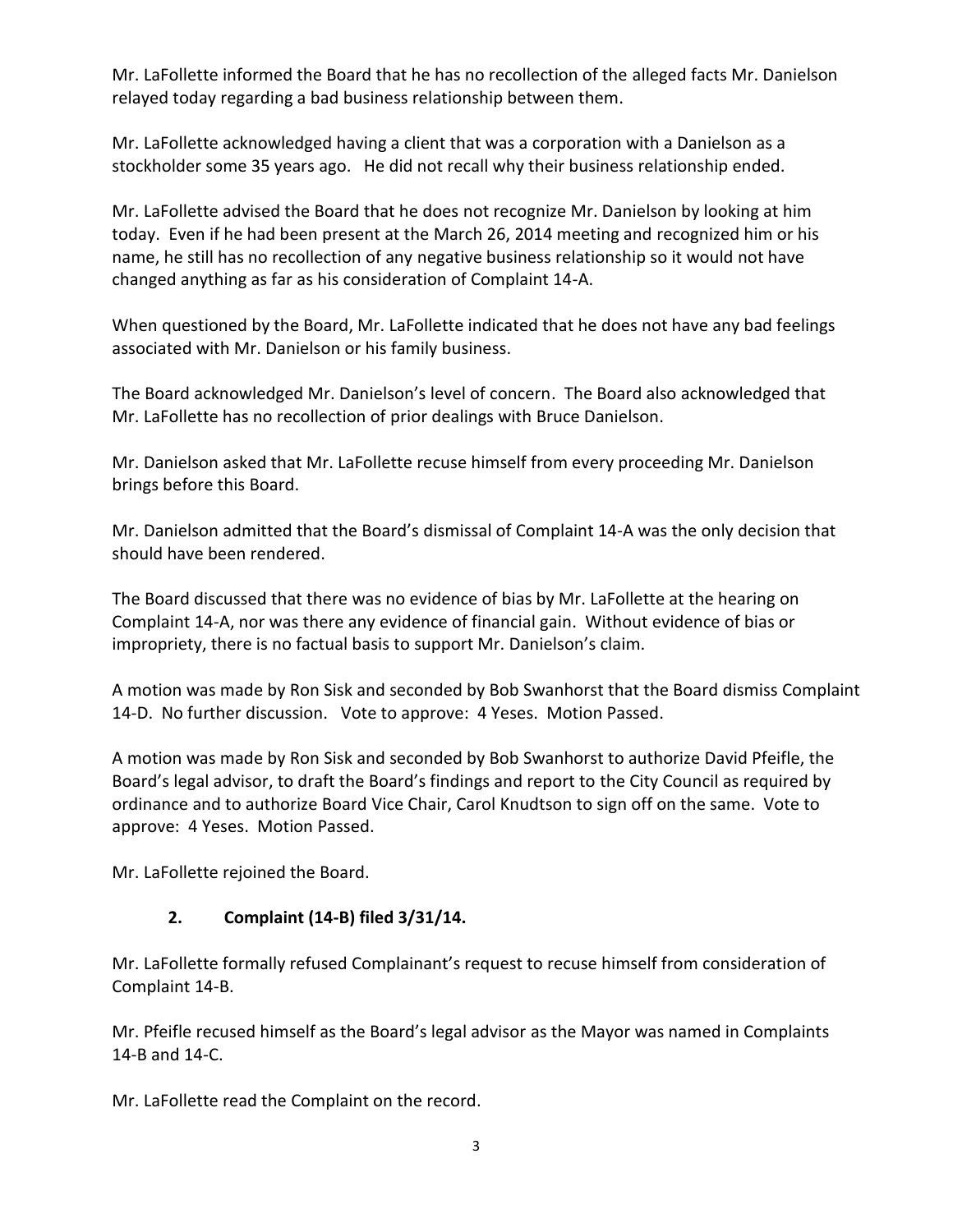Mr. Danielson again requested that the Chairman recuse himself based on the Complaint that was just dismissed.

Bruce Danielson made a presentation to the Board concerning Complaint 14-B, alleging that Mayor Huether violated Ordinance Section 38.021 by using Carnegie Town Hall, CityLink and the City of Sioux Falls web services to campaign for re-election through his presentation of the State of the City Address given on March 26, 2014.

Mr. Danielson provided handouts to the Board regarding the release of the City's financials.

The Board reminded Mr. Danielson that the Charter does not require a specific date for the State of the City address. Ms. Knudtson advised Mr. Danielson that his concerns should be addressed to the Charter Revision Commission.

Mr. Sisk asserted that there is no basis in the rules as they exist to find this Complaint valid.

Mr. Pfeifle requested that the Board take judicial notice of its prior findings and conclusions in dismissing Complaint 14-A as previously filed by Mr. Danielson.

The following documents were then distributed to the Board members with copies made available to the public:

- a. 2013 State of the City Address PowerPoint; and
- b. 2014 State of the City Address PowerPoint.

Heather Hitterdal, Communications Specialist for the City of Sioux Falls, demonstrated the similarity of the 2014 State of the City address to the 2013 State of the City address by comparing the PowerPoint slides of each presentation.

Ms. Hitterdal informed the Board that the last piece of factual information used in the presentation was received the day of Mayor Huether's State of the City address.

Mr. Pfeifle addressed the Board on behalf of the Mayor. He explained that the Mayor was not present at this Board meeting because the Board already dismissed as frivolous Complaint 14A, based on the same facts.

Mr. Pfeifle asked the Board to find the Complaint frivolous and further find that it was brought for harassment purposes as allowed by its by-laws.

Mr. Gednalske asserted that there was nothing presented today that would result in a different ruling. The Board must follow the applicable ordinances and executive order and in doing so, it must reach the same conclusion it reached regarding Complaint 14-A.

A motion was made by Jeff Gednalske that the Board find that based on the ordinance cited prohibiting the expenditure of funds and specifically the executive order allowing for candidate appearances on CityLink for conducting official City business, the Board has established that the Mayor shall provide an annual State of the City address and that it is conducted as official City business.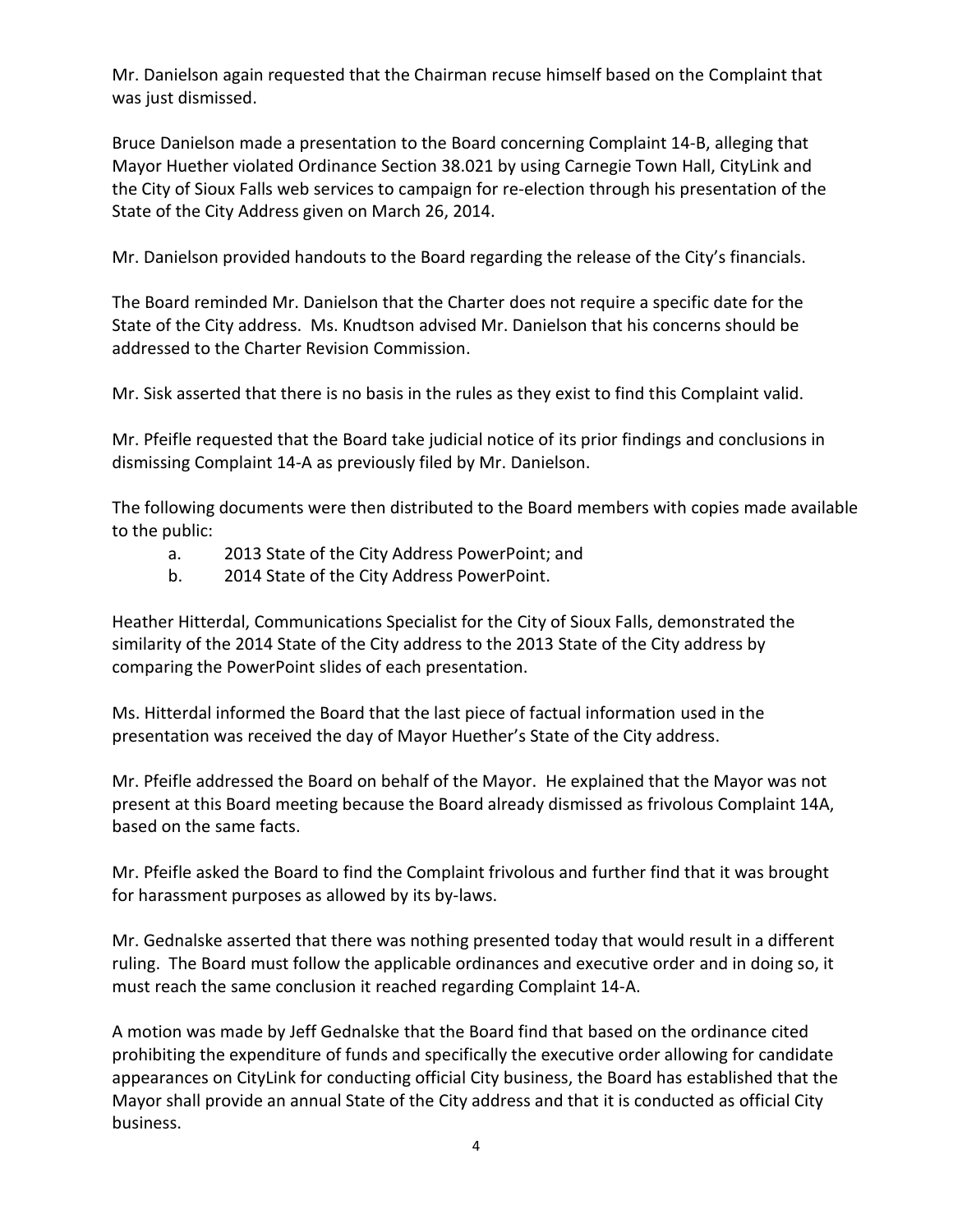Mr. LaFollette asked that the motion be phrased to deal specifically with the disposition of Complaint 14-B and that Mr. Gednalske's comments will be recorded as part of the record.

A motion was made by Carol Knudtson and seconded by Bob Swanhorst to find that Complaint 14- B has no basis in fact in terms of ethical issues and that it be dismissed as frivolous and with bias. No further discussion. Vote to approve: 5 Yeses. Motion Passed.

A motion was made by Ron Sisk and seconded by Carol Knudtson to authorize the City Attorney's Office to draft the Board's findings and report to the City Council as required by ordinance and to authorize Board Chair Greg LaFollette to sign off on the same. No further discussion. Vote to approve: 5 Yeses. Motion Passed.

# **3. Complaint (14-C) filed 3/31/14.**

The Board asked Mr. Danielson whether he had any new information to present specific to Complaint 14-C. Mr. Danielson indicated that he did not.

Scott Ehrisman advised the Board that he had new information to present. Mr. Ehrisman discussed his experiences with clients and his ability to remember them. He further informed the Board that the content of the State of the City address was not the issue, the timing was.

Mr. Ehrisman asserted that giving grievances to elected officials is a constitutional right and not harassment.

Ms. Hitterdal spoke to the timing of the address, explaining that she is involved in the preparation of the address and that she began employment with the City about 8 weeks before the address in 2013. Ms. Hitterdal's position with the City makes preparation of this address easier and faster, especially the second time around.

Rebecca Dunn addressed the Board regarding her concern that an individual should be able to come before this Board and state their case without being accused of harassment. She suggested the Board review their dismissal.

A motion was made by Jeff Gednalske that Complaint 14-C be dismissed as there is no factual basis to support the allegations and the complaint is frivolous.

At the request of the Board Chair, the clerk read back the motion addressing Complaint 14-B.

A rephrased motion was made by Jeff Gednalske and seconded by Carol Knudtson that Complaint 14-C is without a factual basis, that there is no ethical violation, and that the Mayor's actions were within the ordinance and executive order and therefore, it should be dismissed as frivolous and with bias. No further discussion. Vote to approve: 5 Yeses. Motion Passed.

A motion was made by Carol Knudtson and seconded by Bob Swanhorst to authorize the City Attorney's Office to draft the Board's findings and report to the City Council as required by